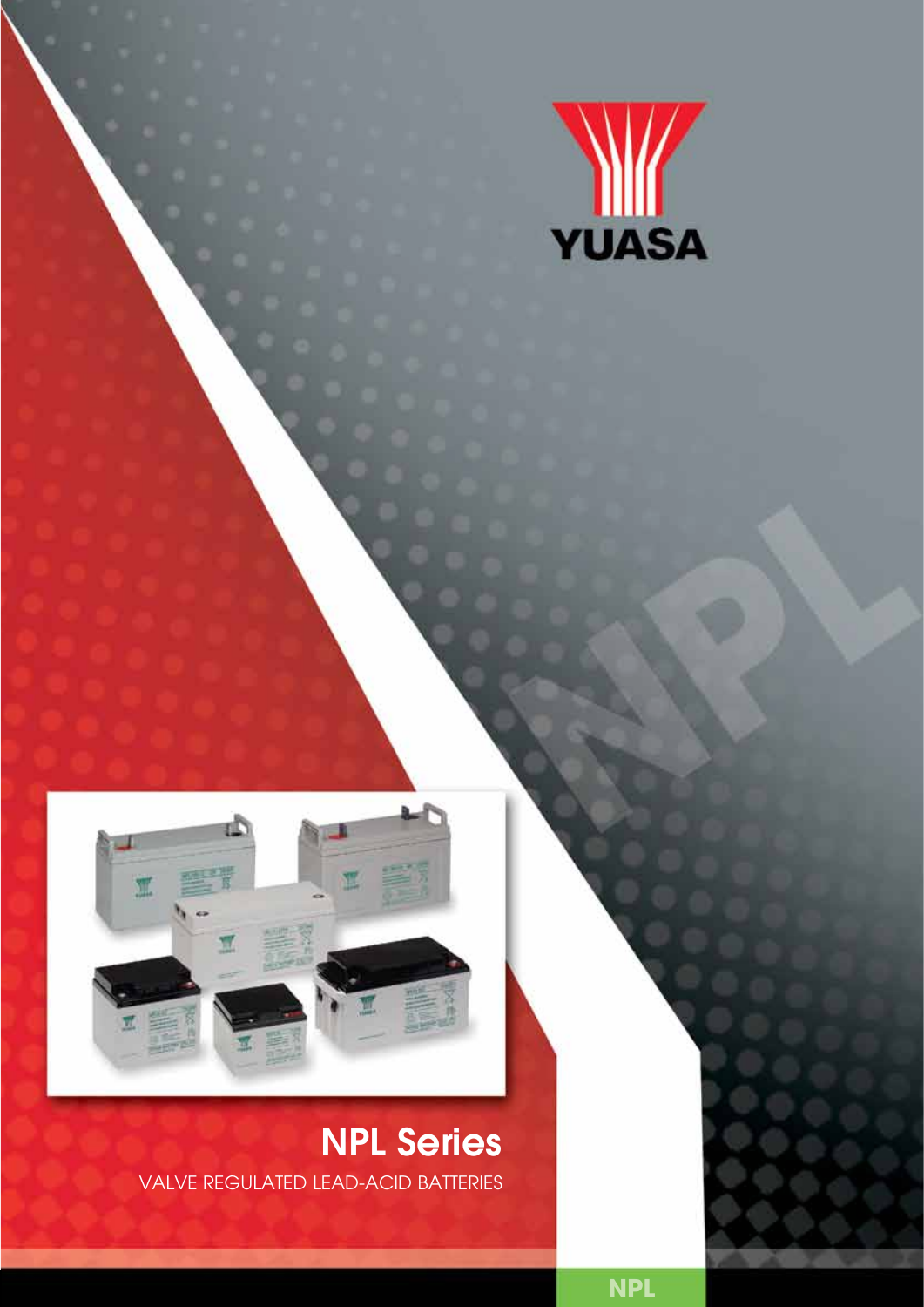## NPL Valve regulaTed Lead-acid batteries (vrla)

The NPL range is an enhanced NP design resulting in a longer service life (7 - 10yrs). All other attributes and operational characteristics are the same, thereby maintaining the benefit of a common mechanical and electrical design for users of both products.

## **FEATURES**

- Yuasa VRLA batteries can be used in any orientation excluding continuous use inverted.
- Standard case material is flame retardant to (UL94) HBØ.
- FR option case material is flame retardant to UL94:VØ (oxygen index 30).
- NPL batteries are manufactured in factories that comply with ISO 9001:2000.
- FR option NPLs comply with BS6290 Part 4 (1997).
- NPL batteries comply with IEC 60896-21+22.

#### Layout



## **Terminals**



\*Models available in Flame Retardent case only.

**NPL**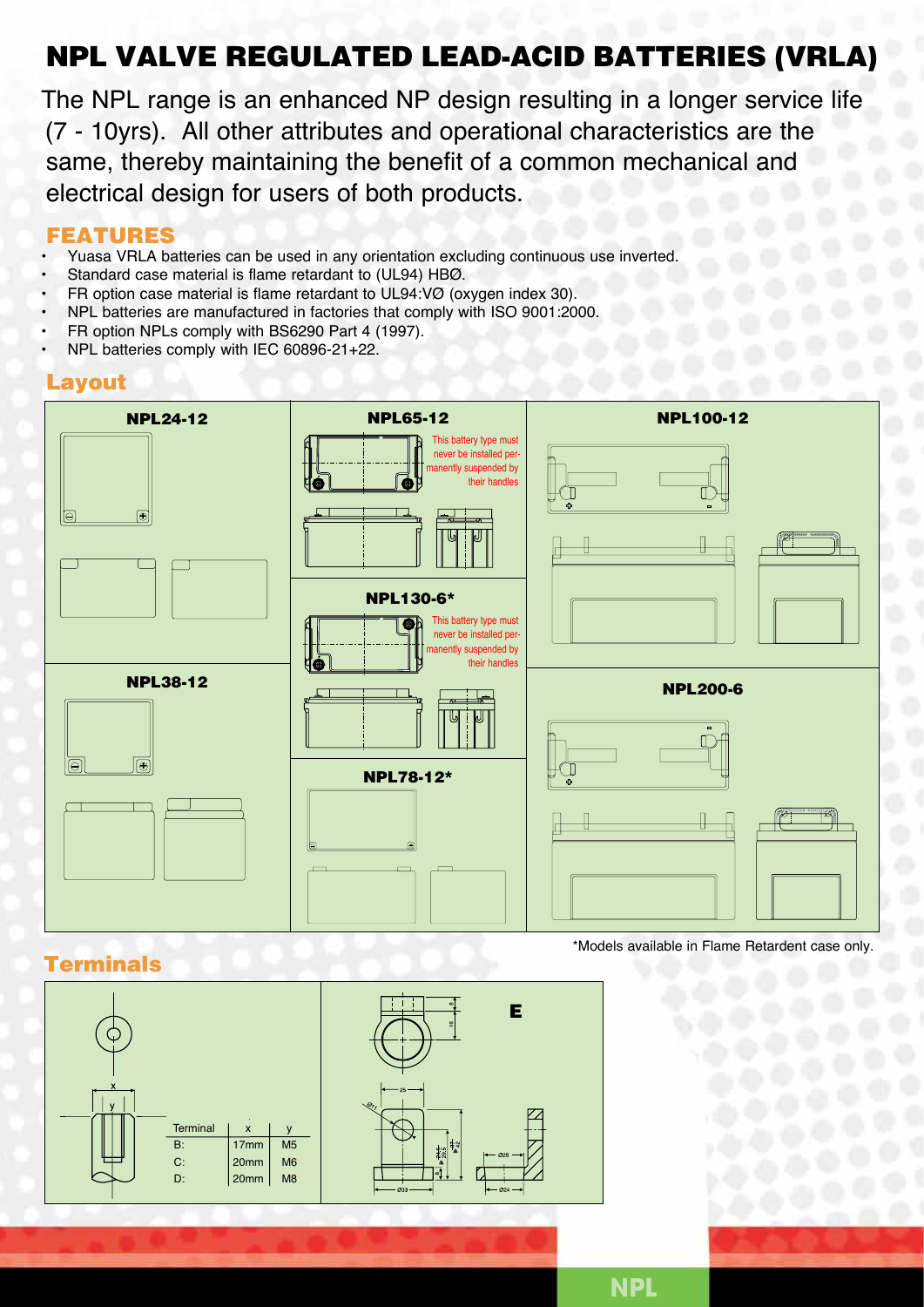# **General Specifications**

| <b>Nominal Capacity (Ah)</b>      | <b>NPL130-6IFR</b> | <b>NPL24-12I</b> | <b>NPL38-12I</b> | <b>NPL65-12I</b> | <b>NPL78-12IFR</b> | <b>NPL100-12</b> | <b>NPL200-6</b> |
|-----------------------------------|--------------------|------------------|------------------|------------------|--------------------|------------------|-----------------|
| 20hr to 1.75vpc<br>$20^{\circ}$ C | 130                | 24               | 38               | 65               | 78                 | 100              | 200             |
| $20^{\circ}$ C<br>10hr to 1.75vpc | 120                | 22.3             | 35.3             | 60.5             | 72.6               | 93               | 186             |
| $20^{\circ}$ C<br>5hr to 1.70vpc  | 110                | 20.4             | 32.3             | 55.3             | 66.3               | 84               | 168             |
| $20^{\circ}$ C<br>1hr to 1.60vpc  | 78                 | 14.4             | 22.8             | 39               | 46.8               | 60               | 120             |
| Voltage                           | 6                  | 12               | 12 <sup>2</sup>  | 12               | 12 <sub>2</sub>    | 12 <sub>2</sub>  | 6               |
| Energy Density (Wh/L)             | 77                 | 79               | 83               | 77               | 85                 | 75               | 71.64           |
| Specific Energy (Wh. kg)          | 34                 | 32               | 32               | 34               | 34                 | 29               | 28.3            |
| Int Resistance (m.ohms)           | 2.5                | 9.5              | 7.5              | 5                | $<$ 5              | $\overline{4}$   | 1.3             |
| Maximum discharge (A)             | 390                | 150              | 200              | 500              | 500                | 500              | 600             |
| <b>Short Circuit current</b>      | 800                | 500              | 500              | 800              | 800                | 800              | 1500            |
| Dimensions (mm) +/- 2mm           |                    |                  |                  |                  |                    |                  |                 |
| Length                            | 350                | 166              | 197              | 350              | 380                | 407              | 407             |
| <b>Width</b>                      | 166                | 175              | 165              | 166              | 166                | 172              | 172             |
| Height overall                    | 174                | 125              | 170              | 174              | 174                | 240              | 240             |
| Weight                            | 23                 | 9                | 14.2             | 23               | 27.5               | 39               | 39              |
| <b>Terminal</b>                   | $\mathsf{C}$       | B                | B                | $\mathsf C$      | D                  | E                | E               |
| Torque (Nm)                       | 4.76               | 2.45             | 2.45             | 4.76             | 6.1                | 16.5             | 16.5            |

## Operational Temperature Range

Charge -15°C to 50°C Discharge -20°C to 60°C Storage -20°C to 50°C (fully charged condition)

## Applications

- Security and Fire
- UPS
	- Telecoms
	- Emergency Lighting